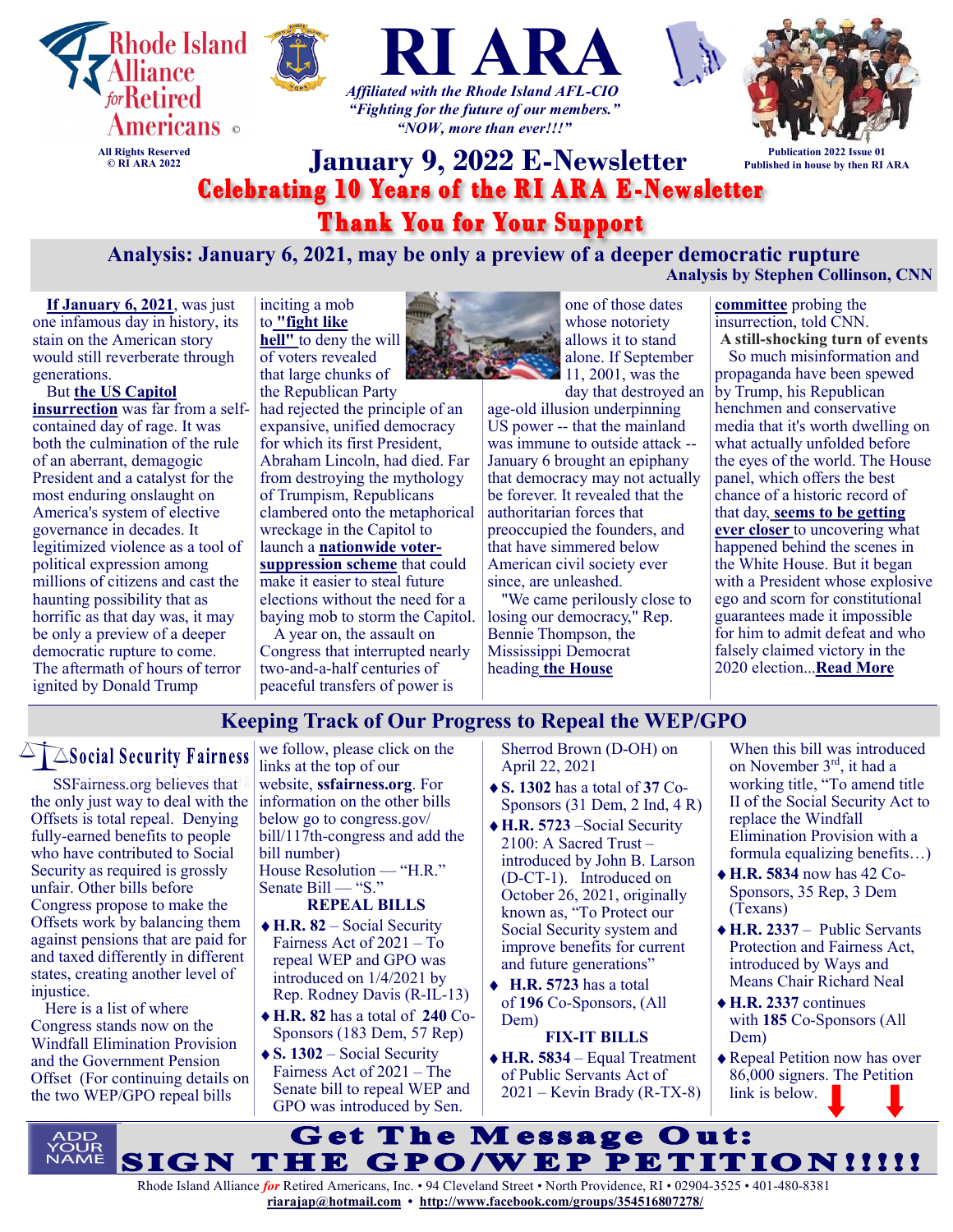#### **Social Security recipients are getting a big raise — but also are falling further behind**

*RETIRE BETTER What Social Security giveth, the grocery store, landlord and pharmacy taketh away.*

In October, the Social Security Administration announced that recipients would get a **[cost](https://www.ssa.gov/news/press/releases/2021/#10-2021-2)-of[living raise of 5.9%](https://www.ssa.gov/news/press/releases/2021/#10-2021-2)**. That means the average recipient will get an estimated \$1,674 a month beginning with the January check, equal to \$20,088 a year.

But weeks later, Labor Department said the inflation rate—the cost-of-living index jumped 6.8% for the 12 months ended Nov. 30, the fastest inflation rate since 1982. Food, housing, all the basics, are shooting up.

The math's not hard here. If you're getting 5.9% more, but the cost of living is up 6.8%, you've lost ground. Which means millions of Americans are being squeezed.

The danger here is that Social Security was designed to supplement income for retirees. In reality, it's the only source of income that many of them have. According to the Social Security Administration:

Among elderly Social Security beneficiaries, 37% of men and 42% of women receive 50% or more of their income from Social Security.

Among elderly Social Security beneficiaries, 12% of men and 15% of women rely on Social Security for 90% or more of their income. In an ideal world, retirement

finances are supposed to resemble a three-legged stool: One leg represents pension income, the second personal savings, and the third Social Security. But as the above bullet points show, that's fantasyland for all too many seniors.

On top of this, Social Security, which is now paying out more than it's taking in, is scheduled to use up its vaunted reserve fund by 2033. After that, the Social Security Trustees say, they'll only be able to pay recipients about 76 cents on the dollar.

Think about that. Inflation's going up. Cost-of-living hikes aren't keeping up. And, on the not-too-distant horizon, giant cuts loom.

Absent action to shore up Social Security, why will it be forced to make a 24% cut in 2034? The most basic explanation is this: Baby boomers are retiring in droves, and there aren't enough younger taxpayers coming into the system to replace them.

On the first point, even before the pandemic, an estimated 10,000 Baby Boomers (born between 1946 and 1964) were leaving the workforce each day. Now, flush with gains from soaring stock and home prices, others are joining them. Any of these folks 62 or older is also eligible for Social Security (at reduced rate if claimed before full retirement age); the result has been an increase in the number of

recipients. On the second point, there aren't enough younger taxpayers coming into the system to pay for this new flood of recipients. The U.S. birthrate now stands at a multidecade low—**[the lowest, in fact,](https://fivethirtyeight.com/features/how-low-can-americas-birth-rate-go-before-its-a-problem/)  [since the government began](https://fivethirtyeight.com/features/how-low-can-americas-birth-rate-go-before-its-a-problem/)  [tracking this](https://fivethirtyeight.com/features/how-low-can-americas-birth-rate-go-before-its-a-problem/)**. At the same time, immigration—since America's founding a rich source of eager workers laden with ideas, energy and entrepreneurial vision—has plunged. State Department data shows, for example, a 90% plunge in legal immigration from abroad during the second half of 2020.

How to fix Social Security? More people applying for Social Security. Not enough workers paying Social Security taxes. Something's got to give. Thus: the grim forecast that payroll taxes will only be able to pay 76% of benefits come 2034.

"Congress must address this problem," Alicia H. Munnell, director of the Center for Retirement Research at Boston College, tells me. "It's vital that we maintain confidence in Social Security and avoid these drastic cuts."

Meanwhile, Mary Johnson, Social Security and Medicare policy analyst for The Senior Citizens League, a Washingtonbased advocacy group, points out that shoring up Social Security isn't—or at least shouldn't be—a partisan issue in Congress.

"Congress may be divided, but older constituents are not," Johnson says. "A national survey we conducted found that survey participants equally divided among those who identify as Democrats, Republican and Independents, agreed that Social Security must be shored up."

Of course, the main reason that Social Security hasn't been shored up yet is because it involves doing something that no politician wants to do: inflict pain on voters. Lawmakers could, for example, lift the cap on income that's subject to payroll taxes. The cap for 2022 will be \$147,000. But lifting it is a de facto tax hike; good luck pushing that through Congress, particularly if as expected, Republicans take back the House next autumn.

Lawmakers could also raise the minimum eligibility age for Social Security, currently 62, or the eligibility age for full benefits, which currently depends on when you were born. But this is a de facto benefit cut—again a pain that no politician is eager to inflict on voters.

It's for reasons lie this that Social Security, and entitlement programs in general, are called the "third rail of American politics." No one wants to touch them. And so the problem lingers.

*NOTE: Rep. John Larson's Social Security 2100 addresses a lot of concerns related to Social Security. [Read the Bill Here](https://www.congress.gov/bill/117th-congress/house-bill/5723/text)*

#### **This Is Elder Abuse: Types, Warning Signs, and How to Report It**

Have any types of elder abuse ever affected you or anyone you know? Have you ever suspected that you or a vulnerable senior in your life might be suffering from neglect or mistreatment? Do you feel conflicted, afraid, embarrassed, or unsure of what to do about it? Each day, millions of older people in America and around the world are negatively impacted by elder abuse. It's an ugly problem that needs to be better understood and taken more seriously by everyone, in every community. Nobody deserves to be neglected, exploited, or abused.

Unfortunately, the warning

signs of abuse are often missed, ignored, or rationalized away—even by well-meaning people.

In fact, it's likely that most cases of elder mistreatment go unreported, which means that Adult Protective Services, law enforcement agencies, and other relevant authorities often don't get the chance to intervene on behalf of seniors who need help. As a result, countless older adults experience a poorer quality of life and worse health outcomes than they otherwise would. (For victims of elder abuse, the risk of death is estimated to be three times higher than for seniors who



haven't been abused, according to the National [Center on Elder Abuse.\)](https://ncea.acl.gov/About-Us/What-We-Do/Research/Statistics-and-Data.aspx) By learning more about

this subject, you can better protect yourself or those you care about. Plus, our communities need more advocates for the elderly. People like you can be lights who shine hope in the darkness and help create positive change. This article will teach you what constitutes abuse and neglect, who and what to pay attention to, how to report elder abuse, and how to potentially prevent it from happening.

#### **Contents**

- **[What is elder abuse?](https://www.greatseniorliving.com/articles/elder-abuse#what-is-elder-abuse)**
- **[How prevalent is it?](https://www.greatseniorliving.com/articles/elder-abuse#what-is-elder-abuse)**
- **[How many types of elder](https://www.greatseniorliving.com/articles/elder-abuse#types-elder-abuse)  [abuse are there?](https://www.greatseniorliving.com/articles/elder-abuse#types-elder-abuse)**
- **[What are the signs of elder](https://www.greatseniorliving.com/articles/elder-abuse#signs-elder-abuse)  [abuse or neglect?](https://www.greatseniorliving.com/articles/elder-abuse#signs-elder-abuse)**
- **[Who are the most common](https://www.greatseniorliving.com/articles/elder-abuse#most-common-abusers)  [abusers?](https://www.greatseniorliving.com/articles/elder-abuse#most-common-abusers)**
- **[Why are some seniors more](https://www.greatseniorliving.com/articles/elder-abuse#why-some-more-vulnerable)  [vulnerable to abuse than](https://www.greatseniorliving.com/articles/elder-abuse#why-some-more-vulnerable)  [others?](https://www.greatseniorliving.com/articles/elder-abuse#why-some-more-vulnerable)**
- **[What should I do if I see,](https://www.greatseniorliving.com/articles/elder-abuse#what-should-do)  [suspect, or experience elder](https://www.greatseniorliving.com/articles/elder-abuse#what-should-do)  [mistreatment?](https://www.greatseniorliving.com/articles/elder-abuse#what-should-do)**
- **[How can elder abuse be](https://www.greatseniorliving.com/articles/elder-abuse#how-abuse-prevented)  [prevented?](https://www.greatseniorliving.com/articles/elder-abuse#how-abuse-prevented)**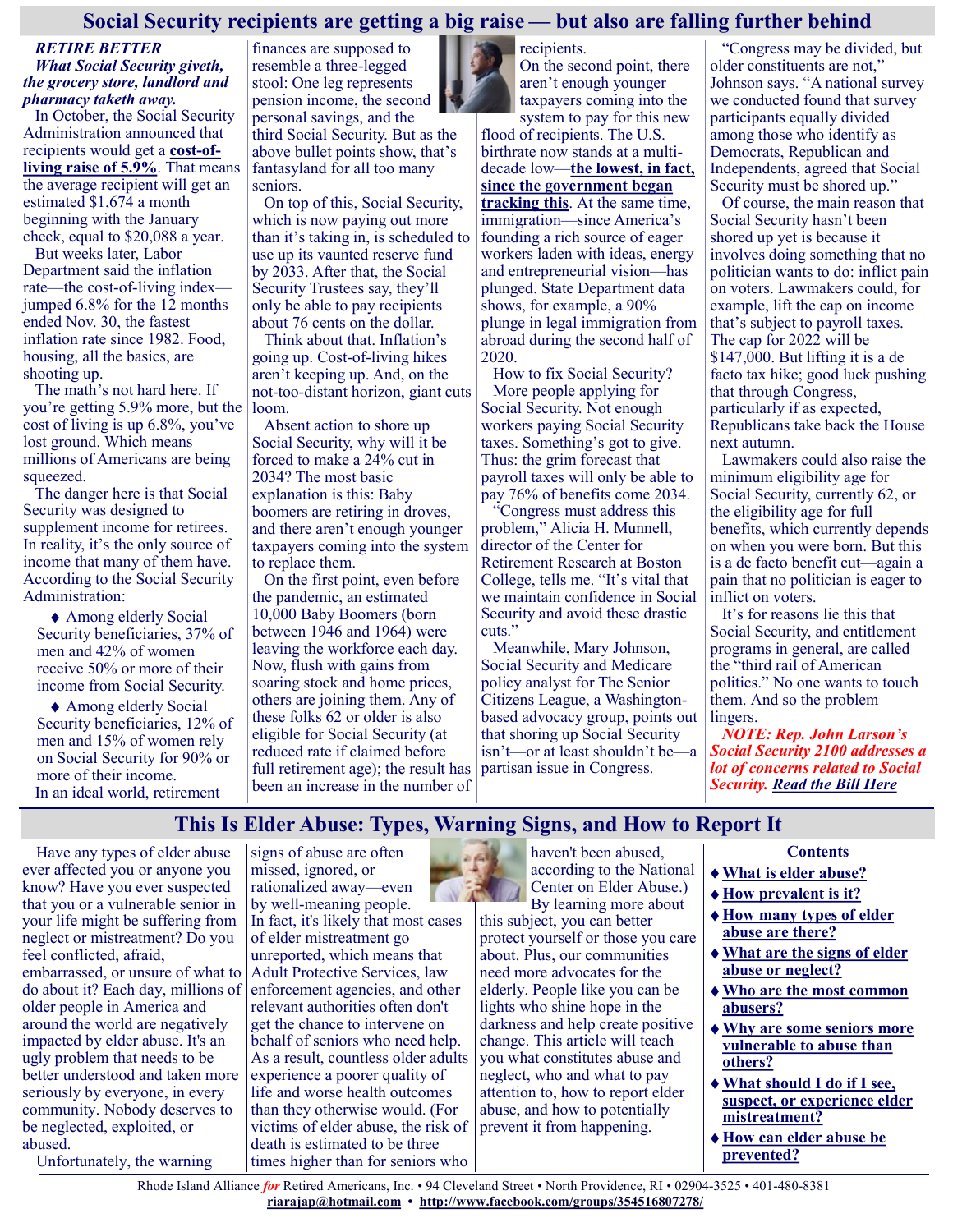#### **What to Expect From Social Security in 2022**

Over 50 million Americans currently rely on Social Security for at least a portion of their retirement income. When you also consider that around 180 million have paid into the system overall, it's clear that Social Security serves as the foundation of many Americans' retirement plans.

Despite the key role that it plays, Social Security's future is anything but certain. For instance, Treasury Secretary Janet Yellen indicated its payments were at risk if the debt ceiling didn't get raised earlier this year. In addition, the program's Trustees warn that Social Security's

payments will be slashed by 2034 if Congress doesn't act to shore up its finances. With that at-risk future in mind, here's what to expect from Social Security in 2022.

#### **No. 1: Payments will increase by 5.9% -- but it won't cover inflation**

Due to its annual **cost-of-[living](https://www.fool.com/investing/2021/11/11/bad-news-about-2022-big-social-security-raise/?utm_source=msnrss&utm_medium=feed&utm_campaign=article&referring_guid=3e4e0915-c3a4-4d78-b8cc-e3151b536574)  [adjustment,](https://www.fool.com/investing/2021/11/11/bad-news-about-2022-big-social-security-raise/?utm_source=msnrss&utm_medium=feed&utm_campaign=article&referring_guid=3e4e0915-c3a4-4d78-b8cc-e3151b536574)** existing Social Security recipients will see their *gross* benefits increase by 5.9% in 2022. Although this is the highest adjustment in decades, it won't actually be enough to keep up with the overall inflation we faced in 2021. According to the Bureau of Labor Statistics, the general Consumer Price Index increased by 6.8% in the 12 months through November 2021.

As if trailing **[inflation](https://www.fool.com/investing/how-to-invest/inflation/?utm_source=msnrss&utm_medium=feed&utm_campaign=article&referring_guid=3e4e0915-c3a4-4d78-b8cc-e3151b536574)** weren't enough of a problem, many Social Security recipients won't see all that increase in their net benefit checks. Medicare Part B premiums are increasing by more than 14%, to \$170.10 per month from \$148.50 per month. People who are signed up for both Social Security and

Medicare have their Part B premiums paid directly from their Social Security benefit. As a result, those folks will likely see less of an increase in their take-home benefit amount than they might expect.

#### **No. 2: Taxes on higherincome earners will go up to help fund the program**

In 2022, the wage base on which Social Security taxes are levied will increase from \$142,800 to \$147,000. That exposes an additional \$4,200 of income to Social Security's 12.4% tax rate (half paid by employees, half paid by employers). That adds as much as \$520.80 per employee in tax burden for people whose incomes are high enough.

#### **No. 3: The program's trust funds will tick closer to emptying**

Despite that higher tax burden to fund the program, simply by virtue of the calendar advancing a year, the date that Social Security's trust funds are projected to empty will get closer. After all, 2034 is only 12 years away from 2022, while it's 13 years away from 2021.

In addition to the passage of time, there's good reason to believe that inflation will put additional pressure on Social Security's trust funds, **[potentially](https://www.fool.com/retirement/2021/07/31/how-inflation-is-killing-social-security-quicker/?utm_source=msnrss&utm_medium=feed&utm_campaign=article&referring_guid=3e4e0915-c3a4-4d78-b8cc-e3151b536574)  [bringing that day of reckoning](https://www.fool.com/retirement/2021/07/31/how-inflation-is-killing-social-security-quicker/?utm_source=msnrss&utm_medium=feed&utm_campaign=article&referring_guid=3e4e0915-c3a4-4d78-b8cc-e3151b536574)  [even sooner](https://www.fool.com/retirement/2021/07/31/how-inflation-is-killing-social-security-quicker/?utm_source=msnrss&utm_medium=feed&utm_campaign=article&referring_guid=3e4e0915-c3a4-4d78-b8cc-e3151b536574)**. This is because Social Security's trust funds are invested exclusively in U.S. Treasuries. Those bonds are earning only around 2.4%, which doesn't come anywhere close to keeping up with current inflation.

When they projected the trust funds would last until 2034, Social Security's trustees assumed an inflation rate of 2.4%. With the 2022 payments



increasing by 5.9% -- more than twice that assumed inflation rate -- and the trust funds unable to earn

enough to keep up, it adds substantial risk to the trust funds' longevity.

#### **No. 4: Congress will bicker - and likely** *do nothing* **to shore up Social Security**

Social Security has earned a reputation as the "third rail of American politics." It borrows that name from electrified train tracks -- where touching the electricity-carrying third rail could potentially kill a person (or in Social Security's case, a person's political career).

Unfortunately, that reputation means that neither side wants to seriously advance reforms to the program until the trust funds are so close to emptying that they realistically have no other choice. The last major Social Security reform, for instance, took place in 1983, just before the trust funds were expected to empty the last time.

After all, there are really only three things Social Security can realistically do: raise taxes, reduce benefits, or change the way the money is invested in pursuit of a better potential return. If one side proposes raising taxes, the other side will call it "killing jobs." If one side proposes cutting benefits, the other side will call it "starving grandma." If one side proposes seeking a better return, the other side will call it "a giveaway to Wall Street" or "**[betting Social](https://www.fool.com/retirement/2019/04/14/investing-social-security-into-the-stock-market-is.aspx?utm_source=msnrss&utm_medium=feed&utm_campaign=article&referring_guid=3e4e0915-c3a4-4d78-b8cc-e3151b536574)  [Security in the stock market](https://www.fool.com/retirement/2019/04/14/investing-social-security-into-the-stock-market-is.aspx?utm_source=msnrss&utm_medium=feed&utm_campaign=article&referring_guid=3e4e0915-c3a4-4d78-b8cc-e3151b536574)  [casino.](https://www.fool.com/retirement/2019/04/14/investing-social-security-into-the-stock-market-is.aspx?utm_source=msnrss&utm_medium=feed&utm_campaign=article&referring_guid=3e4e0915-c3a4-4d78-b8cc-e3151b536574)**"

That fierce pushback on any reform proposals -- even ones recommended with the best of intentions -- is what makes it unlikely that Congress will do anything until the emptying trust funds force their hands. It's simply too easy to score points in opposition to any changes due to the "third rail" status that Social Security has earned.

#### **What you can do about it in 2022**

With that backdrop in place, it becomes clear that **[Social](https://www.fool.com/retirement/social-security/?utm_source=msnrss&utm_medium=feed&utm_campaign=article&referring_guid=3e4e0915-c3a4-4d78-b8cc-e3151b536574)  [Security](https://www.fool.com/retirement/social-security/?utm_source=msnrss&utm_medium=feed&utm_campaign=article&referring_guid=3e4e0915-c3a4-4d78-b8cc-e3151b536574)** will be with us largely intact through 2022, but the program's structural challenges are reaching the point that they're tough to ignore. Although Congress is unlikely to act to shore up the program in 2022, you can (and should) take steps to shore up your own financial condition in 2022, so that you're prepared when the inevitable changes hit.

If taxes go up in the future to shore up the program, it'll be easier to cut back savings than to cut back on your lifestyle to handle the increased taxes you'll pay. On the flip side, if benefits get cut in the future to shore up the program, it'll be easier to spend down a nest egg than to cut your retirement lifestyle. And if Social Security gets invested differently, you'll want a larger nest egg to manage the higher uncertainties that come with the potential for greater long-run returns.

As a result, no matter what the ultimate solution is for Social Security, all signs point to you being better off if you make 2022 the year you prepare your own financial house for the program's future. Start saving and investing what you can now, so that when the changes come, you'll be better prepared to deal with them. The sooner you get started, the easier the transition will be, so make it a priority for yourself as we head into the new year.

#### **Aging in Place: What You Need to Know About Healthy Aging**

Aging in place means living in the home of your choice—safely and independently—as you get older. It's about living out your golden years in comfort. But it requires planning for how you will deal with any challenges that may arise. In essence, healthy aging involves creating the right environment and putting supports in place that allow you to meet

your ongoing physical and emotional needs. Did you know that

American seniors are healthier today than they have been in years past? One study found that older adults were **[14](https://jamanetwork.com/journals/jamainternalmedicine/article-abstract/2653447)  [percent more likely](https://jamanetwork.com/journals/jamainternalmedicine/article-abstract/2653447)** to say they were in excellent or very good health in 2014 than in 2000.

Successful aging is influenced

by a range of factors, including diet, lifestyle, and genetics. The reality is that you can be healthy at 50 or any other age by adopting a lifestyle that features regular exercise and a well-balanced diet. Of course, staying healthy and safe may require adapting your home to accommodate your changing needs, which you can

read more about below.

This article outlines how the definition of successful aging has evolved over the past few decades. It also describes some common diseases that often come with age and explains what you can do to reduce your chances of being affected by them. And it provides practical tips on how to successfully age in place...**[More](https://www.greatseniorliving.com/articles/aging-in-place)**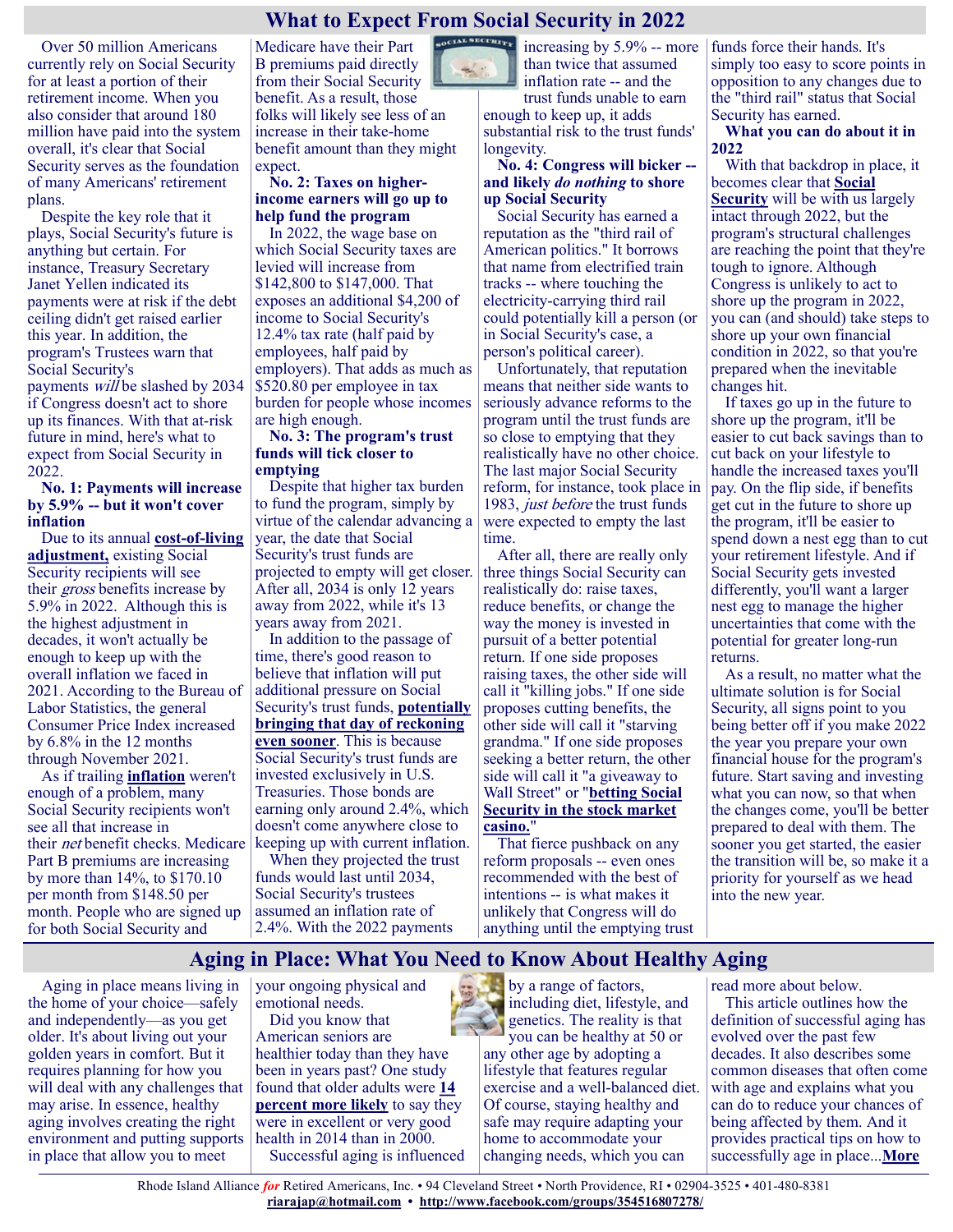#### **Want Social Security Benefits? Here's Your 1 Must-Do for 2022**

Tens of millions of people receive Social Security benefits every month, and nearly every American is hoping that the retirement program will still be there to provide benefits after they stop working. Yet Social Security is complex, and understanding exactly what you'll be entitled to receive when you retire can be almost impossible to figure out on your own.

To plan for retirement well, you simply have to know what **[Social Security](https://www.fool.com/retirement/social-security/?utm_source=msnrss&utm_medium=feed&utm_campaign=article&referring_guid=f236678b-12dd-4669-bfe1-87f5cc1a5cd1)** is likely to provide. Fortunately, the federal government makes it easy to see where you stand with Social Security. Checking your Social Security statement is the first thing everyone should do to help their retirement planning in 2022, because it will give you essential information to come up with a realistic strategy to reach your financial goals.

**What your Social Security statement will tell you** Your Social Security

statement is the key to understanding what to expect from the program. The Social Security Administration (SSA) should have all of your earnings history throughout your career, and based on those numbers and some basic assumptions about your future, it can calculate expected figures for what you'll receive from Social Security. More specifically, the Social Security statement provides estimates for several different benefits. It will tell you what your retiree benefits will be if you retire at your full retirement age. It'll also provide your **[lower](https://www.fool.com/retirement/2021/12/07/3-things-to-know-about-claiming-social-security-ea/?utm_source=msnrss&utm_medium=feed&utm_campaign=article&referring_guid=f236678b-12dd-4669-bfe1-87f5cc1a5cd1)  [monthly benefit if you claim at](https://www.fool.com/retirement/2021/12/07/3-things-to-know-about-claiming-social-security-ea/?utm_source=msnrss&utm_medium=feed&utm_campaign=article&referring_guid=f236678b-12dd-4669-bfe1-87f5cc1a5cd1)  [age 62](https://www.fool.com/retirement/2021/12/07/3-things-to-know-about-claiming-social-security-ea/?utm_source=msnrss&utm_medium=feed&utm_campaign=article&referring_guid=f236678b-12dd-4669-bfe1-87f5cc1a5cd1)**, as well as the **[higher](https://www.fool.com/retirement/2021/12/08/the-no-1-reason-to-claim-social-security-at-age-70/?utm_source=msnrss&utm_medium=feed&utm_campaign=article&referring_guid=f236678b-12dd-4669-bfe1-87f5cc1a5cd1)  [benefit you'll receive if you](https://www.fool.com/retirement/2021/12/08/the-no-1-reason-to-claim-social-security-at-age-70/?utm_source=msnrss&utm_medium=feed&utm_campaign=article&referring_guid=f236678b-12dd-4669-bfe1-87f5cc1a5cd1)  [wait until age 70](https://www.fool.com/retirement/2021/12/08/the-no-1-reason-to-claim-social-security-at-age-70/?utm_source=msnrss&utm_medium=feed&utm_campaign=article&referring_guid=f236678b-12dd-4669-bfe1-87f5cc1a5cd1)**.

Social Security also provides other types of benefits, and the statement goes into detail on those as well. If you become disabled during your career and qualify for disability benefits, then the statement will tell you

what your monthly The Motley Fool. payments would be. Also, Social Security isn't just about you as a worker. Your family might also be entitled to benefits, and the statement discusses **[what your](https://www.fool.com/retirement/2019/12/20/everything-you-need-to-know-about-social-security.aspx?utm_source=msnrss&utm_medium=feed&utm_campaign=article&referring_guid=f236678b-12dd-4669-bfe1-87f5cc1a5cd1)  [surviving family members](https://www.fool.com/retirement/2019/12/20/everything-you-need-to-know-about-social-security.aspx?utm_source=msnrss&utm_medium=feed&utm_campaign=article&referring_guid=f236678b-12dd-4669-bfe1-87f5cc1a5cd1)  [might receive after your death](https://www.fool.com/retirement/2019/12/20/everything-you-need-to-know-about-social-security.aspx?utm_source=msnrss&utm_medium=feed&utm_campaign=article&referring_guid=f236678b-12dd-4669-bfe1-87f5cc1a5cd1)**, based on your work history.

> **Understanding the limits of your Social Security statement**

> As useful as the Social Security statement is, it's not perfect. It generally makes the assumption that you'll continue working at roughly the same income level for the rest of your career. So if you're anticipating changes -- whether it's taking a higher-paying job, retiring early, or semi-retiring with reduced work income -- you won't be able to take the statement's estimates at face value.

> Moreover, you'll want to make sure the SSA has accurate information about your past work history. Sometimes, employers don't report the right

information, and that can shortchange you on your hardearned benefits.

#### **How to get your Social Security statement**

It used to be that the SSA sent a mailed copy of your Social Security statement every year. Although that practice has changed, the easiest way to get access is through the SSA website. The **[mySocialSecurity](https://www.ssa.gov/myaccount/)  [page](https://www.ssa.gov/myaccount/)** will let you log in and see your latest statement whenever you want.

If you've never seen your Social Security statement, or if it's been a while since you saw it last, then you should make checking your latest information a priority for 2022. Given the key role that Social Security plays in nearly everyone's financial life, there's no excuse for taking just a few minutes and seeing what you've got coming from the federal retirement program when the time comes

#### **Dear Marci:** *How will Medicare costs change in 2022?*  Dear Marci, each benefit monthly premium. Some people **coverage)** <u>le</u> Dear Marci with a Medicare Advantage Plan I am working on my budget period ◆ National average for the new year and wondering may also pay an additional Part D premium: **♦ \$778** per what my Medicare costs will be monthly premium for that plan. \$33.37 per month lifetime reserve day after in 2022? If you have the same Medicare ◆ Part D maximum deductible: day 90 in a benefit period -Emma (San Jose, CA) Advantage Plan in 2022 as you \$480 per year  $\bigstar$ (You have 60 lifetime Dear Emma, did in 2021, your plan should **[Coverage gap](https://medicarerights.us15.list-manage.com/track/click?u=1621f54a596f3717c22815356&id=c19162aa7a&e=88d22ba1fe)** beings: \$4,430 reserve days that can Your Medicare coverage and have sent you an **[Annual Notice](https://medicarerights.us15.list-manage.com/track/click?u=1621f54a596f3717c22815356&id=5f42800619&e=88d22ba1fe)  [Catastrophic coverage](https://medicarerights.us15.list-manage.com/track/click?u=1621f54a596f3717c22815356&id=86d46f0cd4&e=88d22ba1fe)** only be used once. costs can change each year, so it **[of Change](https://medicarerights.us15.list-manage.com/track/click?u=1621f54a596f3717c22815356&id=5f42800619&e=88d22ba1fe)**  begins: \$7,050 They're not renewable.) is important to understand and **[\(ANOC\)](https://medicarerights.us15.list-manage.com/track/click?u=1621f54a596f3717c22815356&id=5f42800619&e=88d22ba1fe)** or **[Evidence of](https://medicarerights.us15.list-manage.com/track/click?u=1621f54a596f3717c22815356&id=71c7b65fc3&e=88d22ba1fe)**  Note that if you have a review your benefits. Here is an Skilled nursing facility **[Coverage \(EOC\)](https://medicarerights.us15.list-manage.com/track/click?u=1621f54a596f3717c22815356&id=71c7b65fc3&e=88d22ba1fe)** notice **[Medigap policy](https://medicarerights.us15.list-manage.com/track/click?u=1621f54a596f3717c22815356&id=01e3a9f694&e=88d22ba1fe)**, your budgeting overview of new costs in 2022. insurance: explaining any changes for the may look a little different. You coming year. Review this notice **Part A (Hospital insurance)**  $\sqrt{$}80$  for the first 20 days of pay a monthly premium for the to understand your plan's costs, Part A premium: inpatient care each benefit Medigap policy, which in turn covered services, and rules.  $\Diamond$  Free if you've worked 10 period pays part or all of certain costs Contact your plan if you did not years or more after Original Medicare pays. receive these documents in the  $\sqrt{$}3194.50$  per day for days 21-For example, a Medigap policy fall or want another copy. If you  $\sqrt{2274}$  per month if you've 100 each benefit period can cover the cost of your Part B chose a new Medicare **Part B (Medical insurance)** worked 7.5 to 10 years coinsurance or inpatient hospital Advantage Plan, you should get Part B premium: \$170.10 deductible. [Medigap premiums](https://medicarerights.us15.list-manage.com/track/click?u=1621f54a596f3717c22815356&id=ca6e439457&e=88d22ba1fe)  $\sqrt{2}$ \$499 per month if you've an EOC for the new plan and vary throughout the country, but you can review that document to  $\Diamond$  If your annual income is worked fewer than 7.5 years in general they range from \$100 understand the costs associated higher than \$91,000 for an Part A hospital deductible: to \$300 per month. with the plan for 2022. individual (\$182,000 for a  $\sqrt{$}1,556$  each benefit period If you have a **[Medicare](https://medicarerights.us15.list-manage.com/track/click?u=1621f54a596f3717c22815356&id=93f30bc929&e=88d22ba1fe)**  I hope this helps with your couple), you will pay a **[Advantage Plan,](https://medicarerights.us15.list-manage.com/track/click?u=1621f54a596f3717c22815356&id=93f30bc929&e=88d22ba1fe)** your plan budgeting! Part A hospital coinsurance: [higher Part B premium](https://medicarerights.us15.list-manage.com/track/click?u=1621f54a596f3717c22815356&id=24da06601f&e=88d22ba1fe) administers -MarciPart B deductible: \$233 per  $\blacklozenge$  $\sqrt{$}80$  for the first 60 days of your Medicare coverage. year inpatient care each benefit Remember that most people with Part B coinsurance: 20% for period Medicare, whether they have

 $\Diamond$  \$389 per day for days 61-90

most services Part B covers **Part D (Prescription drug** 

# Original Medicare or a Medicare Advantage Plan, pay the Part B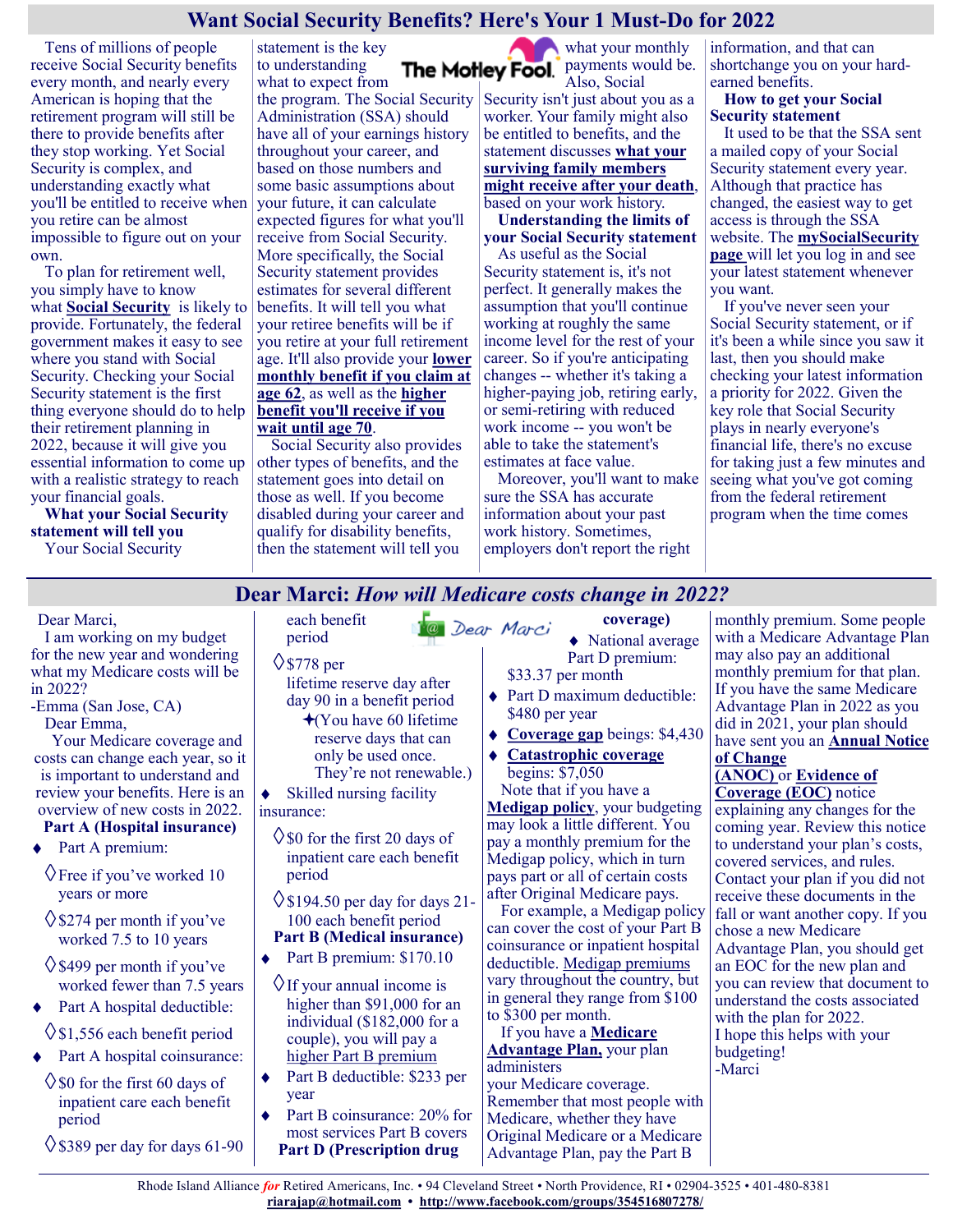#### **Record Number of Americans Sign Up for ACA Health Insurance**

A record 13.6 million Americans have signed up for health coverage for 2022 on the Affordable Care Act marketplaces, with nearly a month remaining to enroll in most states, the Biden administration announced Wednesday.

President Joe Biden's top health advisers credited the increased government subsidies, which lowered out-of-pocket costs, for the surge in enrollment. They also said enhanced personal assistance and outreach helped connect more people to health insurance plans.

Some of the largest increases are in **[Florida, Texas, Georgia](https://www.cms.gov/newsroom/fact-sheets/marketplace-weekly-enrollment-snapshot-week-6)  [and nine other states](https://www.cms.gov/newsroom/fact-sheets/marketplace-weekly-enrollment-snapshot-week-6)** that have not expanded Medicaid under the Affordable Care Act.

The **[previous marketplace](https://www.kff.org/health-reform/state-indicator/marketplace-enrollment/?currentTimeframe=5&sortModel=%7B%22colId%22:%22Location%22,%22sort%22:%22asc%22%7D)** 

**[enrollment record](https://www.kff.org/health-reform/state-indicator/marketplace-enrollment/?currentTimeframe=5&sortModel=%7B%22colId%22:%22Location%22,%22sort%22:%22asc%22%7D)** was 12.7 million in 2016, the final year of President Barack Obama's administration. Enrollment largely stagnated under President Donald Trump, who cut tens of millions of dollars in funding for navigators, who help people sign up for coverage.

Open enrollment for the marketplace began Nov. 1 and ends Jan. 15.

Through Dec. 15, **[enrollment](https://www.cms.gov/newsroom/fact-sheets/federal-health-insurance-exchange-weekly-enrollment-snapshot-week-six)  [in Florida](https://www.cms.gov/newsroom/fact-sheets/federal-health-insurance-exchange-weekly-enrollment-snapshot-week-six)** had soared to 2.6 million people, up from 2.1 million in the same period a year earlier.

"This is a very big deal as it means we have made a dent in the uninsured pool and we are not only insuring people but keeping people signed up," said Jodi Ray,



Covering Kids & Families. Ray has used federal grants to help Floridians sign up for private coverage on the marketplace for several years. During the Trump presidency, she said, she could help only people in half the counties in the state because of funding constraints. "You cannot overlook the impact that one-on-one assistance has in getting people through the process," Ray said.

Enrollment has jumped more in states that have not expanded Medicaid because they have more uninsured residents than expansion states. In expansion states, people with incomes from 100% to 138% of the federal poverty level — about \$12,880 and \$17,770 for an individual —

program director for Florida | can enroll in Medicaid. In states that haven't expanded the program, they can get subsidies to enroll in private plans through the Affordable Care Act marketplaces.

> Georgia enrollment jumped to 653,990 from about 514,000 the previous year.

"That's the most we've ever had enrolled,'' said Laura Colbert, executive director of the consumer advocacy group Georgians for a Healthy Future. She said the enrollment spike helps show that Republican Gov. Brian Kemp's plan to scrap **[healthcare.gov](http://healthcare.gov/)** and replace it with a privately run portal isn't needed….**[Read More](https://khn.org/news/article/record-number-of-americans-sign-up-for-aca-health-insurance/)**

#### **Many Cancer Patients Face Mounting Bills Despite Having Insurance**

Many insured cancer patients still experience serious money problems linked to their illness, new research affirms.

For example, nearly 3 out of 4 insured patients with colon cancer have major financial hardship in the year after their diagnosis, which affects their social functioning and quality of life, according to **[the study](https://academic.oup.com/jnci/advance-article/doi/10.1093/jnci/djab210/6492636?searchresult=1)**.

"The vast majority of cancer patients face financial struggles, in spite of having health care insurance," said lead researcher Dr. Veena Shankaran, co-director of the Hutchinson Institute for Cancer Outcomes Research in Seattle.

The hardship is not limited to economically disadvantaged or uninsured patients, she added.

"As such, this is an important survivorship issue and needs to be addressed by providers,

payers, clinics, health systems and policymakers," Shankaran said, adding: "It is a widespread, highly prevalent issue that requires urgent solutions."

While this new study focused on colon cancer, the financial toll of cancer care isn't limited to that cancer alone, Shankaran said.

"There is no reason to think that colon cancer is more expensive to treat or affects ability to work any more than a variety of other advanced cancers," she said. "I suspect that patients with breast, lung, lymphoma, prostate and other cancers face similar hardships."

For the study, Shankaran's team collected data on nearly 400 patients with colon cancer that had spread. Although 98% of them had health insurance, 71%

had major financial problems stemming from their care, the study found.

The money woes included increased debt; the need to take out new loans or refinance or even sell their home; or a drop in income of 20% or more, Shankaran said. These problems take a toll on the patient's quality of life, she noted.

And they affected all participants regardless of age, race, marital status, employment or annual income, the study found. The findings were published Jan. 4 in the *[Journal of](https://academic.oup.com/jnci/advance-article/doi/10.1093/jnci/djab210/6492636?searchresult=1)* 

*[the National Cancer Institute](https://academic.oup.com/jnci/advance-article/doi/10.1093/jnci/djab210/6492636?searchresult=1)*.

"Many have assumed that medical financial hardship only affects households without health insurance coverage or with very low income," said Robin [Yabroff,](https://www.cancer.org/latest-news/financial-problems-can-affect-cancer-survivors-for-years.html#:~:text=So%20a%20cancer%20diagnosis%20might,than%20one%20of%20those%20problems.) scientific vice president for health services

research at the American Cancer Society. "These findings suggest that financial hardship is widespread and may affect millions of patients and their families, especially as the costs of cancer care continue to increase."

Yabroff, co-author of **[an](https://academic.oup.com/jnci/advance-article/doi/10.1093/jnci/djab211/6492638?searchresult=1)  [editorial](https://academic.oup.com/jnci/advance-article/doi/10.1093/jnci/djab211/6492638?searchresult=1)** that accompanied the study, said routine and comprehensive medical financial hardship screening of patients with cancer is a must. Such screenings can help point patients to support services, she added, urging policymakers to consider it a part of quality health care.

Other research has shown that patients with cancer increasingly face high out-of-pocket costs and may need to make trade-offs between paying for their cancer care and basic needs such as food, housing and utilities, Yabroff said. **[Read More](https://consumer.healthday.com/1-4-many-cancer-patients-face-mounting-bills-despite-having-insurance-2656192462.html)**

#### **The big-ticket drugs that have higher prices in 2022**

Drug companies raised the prices on hundreds of medications on Jan. 1, with most prices up 5% to 6% on average.

**Why it matters:** The start of the new year is the most popular time for drug companies to hike prices, and even though high drug prices remain one of the biggest political health care issues, increases in 2022 are tracking in line with other **[recent](https://www.axios.com/drug-price-increases-new-year-2021-cf1fce6d-3c82-456f-9a6c-6b5144b4f061.html) years**. **What they're saying:** "We



rebates for those drugs. "The modest increase is necessary to support investments that allow us to continue to discover new medicines and



patients who need them," a Pfizer spokesperson said. When posed specific questions about Ibrance's rebates, the

spokesperson said: "We do not disclose detail at the productlevel." **Our thought bubble:** List

price increases don't tell the **[entire story](https://www.axios.com/generic-brand-drug-prices-express-scripts-coverage-dc62b393-a086-4179-a48b-beb27e3a847b.html)** about U.S. drug pricing, but drug company claims about how net prices are falling right now distort how much **[prices have increased over](https://twitter.com/sean_r_dickson/status/1364988109792956418)  [time](https://twitter.com/sean_r_dickson/status/1364988109792956418)**

**Why it matters:** It's very hard to find good-faith arguments on any side of this debate. But one thing is clear: The U.S. government is currently being broadly blamed for rapidly rising prices. If inflation does decline, for any reason, then it will surely claim credit.**…[.Read More](https://consumer.healthday.com/1-4-many-cancer-patients-face-mounting-bills-despite-having-insurance-2656192462.html)**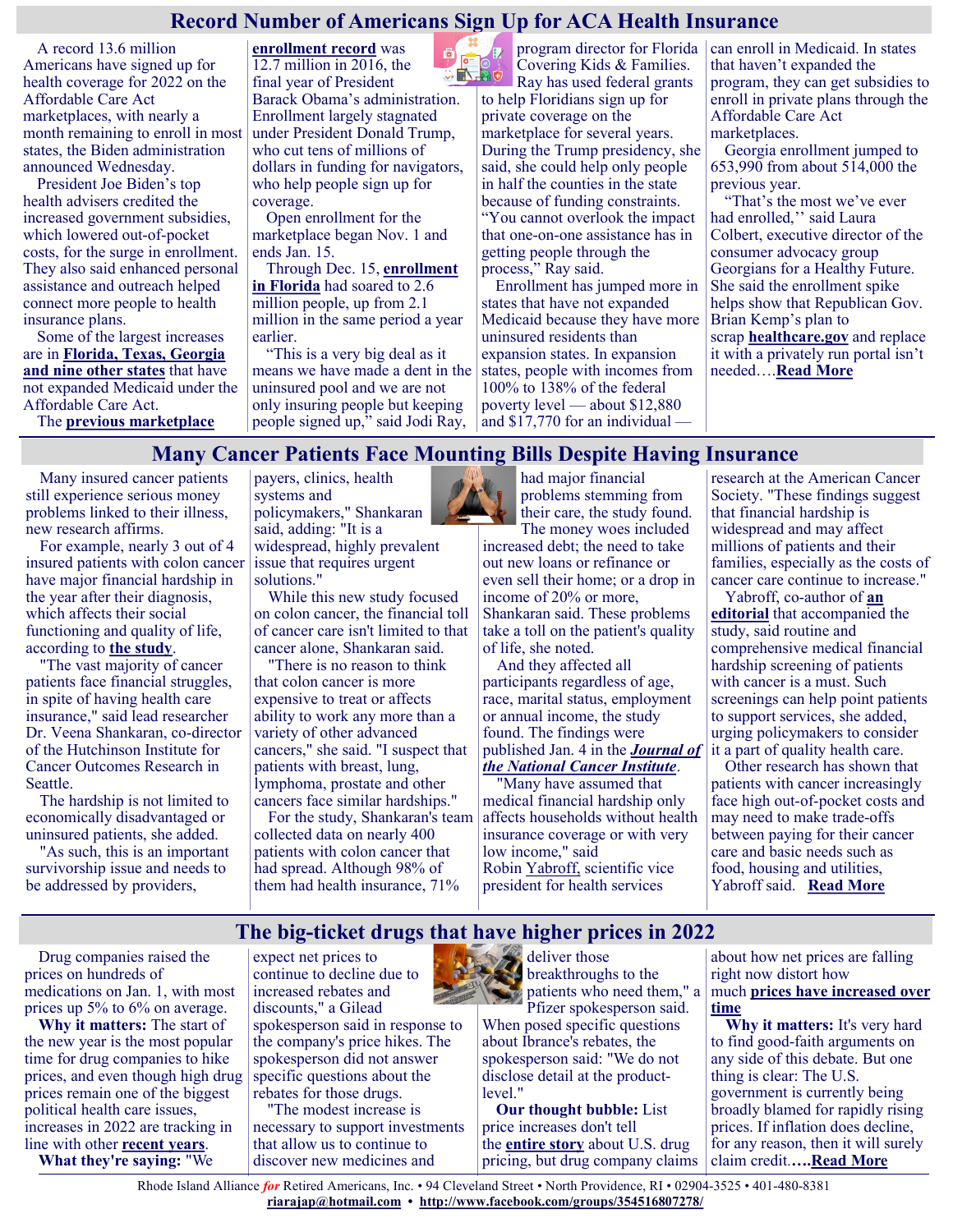#### *Dear Marci: From what supplier should I buy DME?*

Dear Marci,

My doctor recently prescribed a walker for me. Does it matter where I bring the prescription now to buy my DME? Will certain suppliers be more or less expensive than others

-Laurence (Muskegon, MI) Dear Laurence,

I am glad you asked! If you want Medicare to **help [cover](https://medicarerights.us15.list-manage.com/track/click?u=1621f54a596f3717c22815356&id=e168baf6fa&e=88d22ba1fe)  [your durable medical](https://medicarerights.us15.list-manage.com/track/click?u=1621f54a596f3717c22815356&id=e168baf6fa&e=88d22ba1fe)  [equipment \(DME\) costs](https://medicarerights.us15.list-manage.com/track/click?u=1621f54a596f3717c22815356&id=e168baf6fa&e=88d22ba1fe)**, it is important to use the right supplier.

 **If you have Original Medicare**, it is best to get your DME from a Medicare-approved supplier that takes assignment. You can call 1-800-MEDICARE **[www.medicare.gov](https://medicarerights.us15.list-manage.com/track/click?u=1621f54a596f3717c22815356&id=70d3ddaf22&e=88d22ba1fe)** to find a Medicareapproved supplier in your area. On Medicare's online **[DME](https://medicarerights.us15.list-manage.com/track/click?u=1621f54a596f3717c22815356&id=1712327716&e=88d22ba1fe)  [supplier search tool](https://medicarerights.us15.list-manage.com/track/click?u=1621f54a596f3717c22815356&id=1712327716&e=88d22ba1fe)**, the suppliers with a blue dollar sign are those that take assignment, meaning they charge the Medicare-approved amount (so you pay less out of pocket).

or visit

 **If you have a Medicare Advantage Plan**, you must follow the plan's rules for getting DME. Your plan may require that you:

- Receive approval from the plan before getting your DME.
- Use a supplier in the plan's

network of 1<sup>0</sup> Dear Marci suppliers. You may get little or no coverage if you use an out-ofnetwork supplier.

- Use a preferred brand.
	- You may pay a higher cost when using a nonpreferred brand.

You should contact your plan to learn more about its DME coverage rules before ordering your DME.

Remember that Medicare's DME benefit does not cover all medical equipment. Take time to learn the **[types of DME that](https://medicarerights.us15.list-manage.com/track/click?u=1621f54a596f3717c22815356&id=5b1348cf04&e=88d22ba1fe)  [Medicare pays](https://medicarerights.us15.list-manage.com/track/click?u=1621f54a596f3717c22815356&id=5b1348cf04&e=88d22ba1fe)** for and about **[equipment and supplies](https://medicarerights.us15.list-manage.com/track/click?u=1621f54a596f3717c22815356&id=43871cb730&e=88d22ba1fe)** 

**[excluded](https://medicarerights.us15.list-manage.com/track/click?u=1621f54a596f3717c22815356&id=43871cb730&e=88d22ba1fe)** from Medicare coverage. To be eligible for Medicare coverage of your DME, your provider must certify that it is **[medically necessary](https://medicarerights.us15.list-manage.com/track/click?u=1621f54a596f3717c22815356&id=8bb61819c5&e=88d22ba1fe)  [for use in the home](https://medicarerights.us15.list-manage.com/track/click?u=1621f54a596f3717c22815356&id=8bb61819c5&e=88d22ba1fe)**.

 You can learn more about Medicare coverage of DME by contacting your **[State Health](https://medicarerights.us15.list-manage.com/track/click?u=1621f54a596f3717c22815356&id=80afa46600&e=88d22ba1fe)  [Insurance Assistance Program](https://medicarerights.us15.list-manage.com/track/click?u=1621f54a596f3717c22815356&id=80afa46600&e=88d22ba1fe)  [\(SHIP](https://medicarerights.us15.list-manage.com/track/click?u=1621f54a596f3717c22815356&id=80afa46600&e=88d22ba1fe)**). SHIP counselors are trained to provide you with individual and unbiased counseling. Best of luck finding your DME supplier! -Marci

#### **Nursing Homes: Discover Your Long-Term Care Options**

"How can I find nursing homes near me?" That is one of the most common questions that people ask when they're planning for long-term care for themselves or their loved ones. And it's an important question to ask. After all, you want to be sure that you're selecting the right type of facility—one that's able to deliver high-quality care in a comfortable environment. Fortunately, we can help you do that by answering some of the most common questions about

nursing homes. Of all the different types of senior living facilities, nursing homes generally offer the highest level of long-term care. That's because nursing homes are typically for people who are no longer able to live independently at home or in

assisted living settings. Nursing home residents often have greater physical and medical needs and require round-theclock care.

According to a report from the



**New law bans most surprise medical bills**

Centers for Disease Control (CDC), there were more than 15,000 nursing homes across

the country in 2014. So it's likely that you have a lot of options near you. Plus, it's great to have so many choices because it means that you can select the nursing home that is going to best support you or your loved one.

Learn more about nursing homes by checking out the following sections. They provide helpful information and answers to important questions like: **Contents** 

- **[What is a skilled nursing](https://www.greatseniorliving.com/living-options/nursing-home#skilled-nursing-facility)**  ٠ **[facility, and is it different](https://www.greatseniorliving.com/living-options/nursing-home#skilled-nursing-facility)  [from a nursing home?](https://www.greatseniorliving.com/living-options/nursing-home#skilled-nursing-facility)**
- **[What services do nursing](https://www.greatseniorliving.com/living-options/nursing-home#services)  [homes offer?](https://www.greatseniorliving.com/living-options/nursing-home#services)**
- **[How much does a nursing](https://www.greatseniorliving.com/living-options/nursing-home#nursing-home-cost)  [home cost?](https://www.greatseniorliving.com/living-options/nursing-home#nursing-home-cost)**
- **[Does Medicare cover](https://www.greatseniorliving.com/living-options/nursing-home#medicare)  [nursing home costs?](https://www.greatseniorliving.com/living-options/nursing-home#medicare)**

One of the many constants of American medical care in the past few years has been the unexpected: Surprise medical bills. Around one in every six times someone checks into the hospital, or is taken to an emergency room, the treatment is followed by a surprise medical bill, a 2019 study found. But as of January 1, 2022, federal law now bans many types of surprise medical bills.

Patients with insurance will no longer receive so-called "surprise bills" following emergency medical care from an out-of-network doctor or facility. Patients will still be responsible for any deductibles and copays they normally would have to pay under their plan, but they may only be billed at their plan's innetwork rate.

Patients will also be protected if an out-ofnetwork clinician is involved in a planned procedure at an in-network hospital, like if a surgeon is called in to assist during an operation, or a patient's anesthesiologist is out-ofnetwork.

The law also requires out-ofnetwork providers to give patients notice of their charges 72 hours in advance of a planned procedere. Patients will have to agree to receive out-of-network care to be billed.

If a patient receives unexpected out-of-network care, health service providers and insurers will now be responsible for submitting their billing disputes to an independant arbiter.



However, the legislation does not affect ground ambulances, instead calling for more study of their billing. This means that patients are still responsible for any ground ambulance charges, even if they are higher than their in-network rates.

The new changes resulted from Trump-era bipartisan legislation, which lawmakers continued to work on after President Biden took office. **[In](https://www.cbsnews.com/news/surprise-medical-bills-ideas-to-stop-them-are-emerging-in-washington/?ftag=MSF0951a18)  [May 2019](https://www.cbsnews.com/news/surprise-medical-bills-ideas-to-stop-them-are-emerging-in-washington/?ftag=MSF0951a18)**, the Trump administration urged legislators to prohibit charging more than in -network amounts in emergencies, and to mandate informing patients about out-ofnetwork providers during nonemergency care.

In December 2020, Congress passed a \$900 billion COVID-19 relief bill that included the main provisions of the law coming into effect January 1, 2022.

"This has been a profoundly distressing pocketbook issue for families for years," said Karen Pollitz, a health insurance expert with the nonpartisan Kaiser Family Foundation, **[told the](https://www.cbsnews.com/news/surprise-medical-billing-legislation-covid-relief-bill/?ftag=MSF0951a18)  [Associated Press](https://www.cbsnews.com/news/surprise-medical-billing-legislation-covid-relief-bill/?ftag=MSF0951a18)**. "Some of these bills are onerous, and they all strike people as completely unfair."

"Generally speaking, keeping the consumer out of it and forcing the providers to be the ones to settle is a positive," said Eagan Kemp, a policy expert with Public Citizen, a liberal advocacy group, also told AP.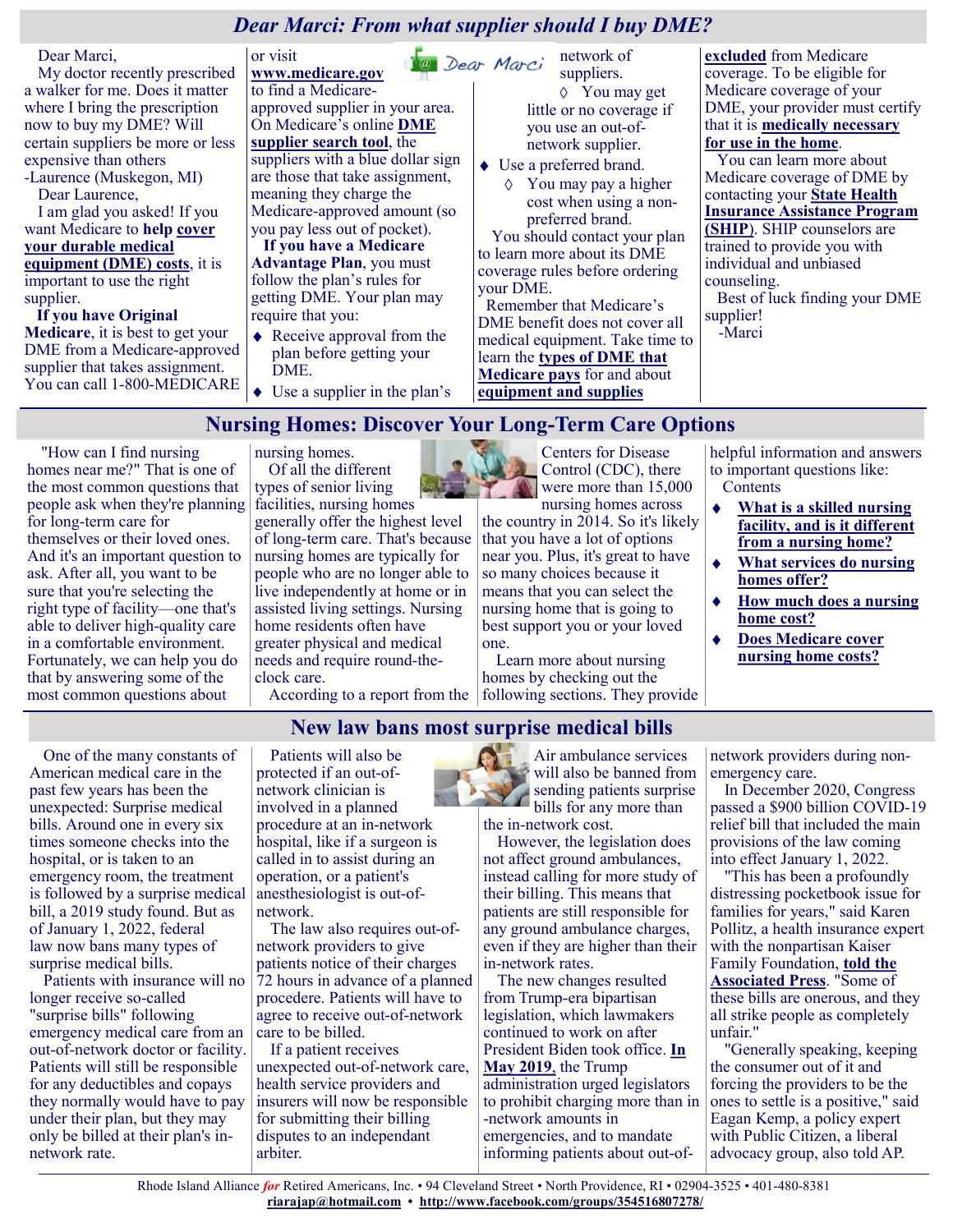# **RI ARA HealthLink Wellness News** Fractific Link Wellness



### **More U.S. Seniors, Especially Women, Are Retaining Healthy Brains**

The percentage of older Americans reporting serious problems with memory and thinking has declined in recent years -- and higher education levels may be part of the reason, a new study finds.

**[Researchers found](https://content.iospress.com/articles/journal-of-alzheimers-disease/jad210561)** that between 2008 and 2017, the proportion of older U.S. adults reporting "serious cognitive problems" declined from just over 12% to 10%. The reasons are unclear, but an increase in Americans' educational attainment over time seemed to account for part of the trend.

Many studies have linked higher education levels to a lower risk of impaired thinking and dementia, said lead researcher Esme Fuller-Thomson, director of the University of Toronto's Institute for Life Course and Aging.

One theory -- the "cognitive reserve" hypothesis -- is that people with more education are better able to withstand the pathological brain changes that mark the dementia process. That is, they can function at a higher level, for longer, than their lesseducated peers with the same brain changes.

Education can also be a marker of other things that matter in dementia risk. People with more education may be less likely to smoke,

more likely to exercise and have a healthy diet, and also to have fewer chronic health conditions and better access to health care.

A caveat is that the current study did not look at actual dementia diagnoses.

"We can't say this is a decline in dementia, per se," Fuller-Thomson said.

Instead, survey respondents were asked a yes/no question: "Because of a physical, mental or emotional condition, does this person have serious difficulty concentrating, remembering, or making decisions?"

But that, Fuller-Thomson said, gets at how people were functioning in their daily lives, so the decline in self-reported problems is good news. It's unlikely, she noted, that people in 2017 were simply interpreting the question differently from those in earlier years.

The study is not the first to show positive trends in older Americans' brain health. Some



dementia diagnoses in recent decades. The **[Framingham](https://www.health.harvard.edu/heart-health/lessons-about-brain-health-from-a-landmark-heart-study)** 

**[Heart Study](https://www.health.harvard.edu/heart-health/lessons-about-brain-health-from-a-landmark-heart-study)**, which

followed families over three generations, found that dementia diagnoses declined 44% between 1977 and 2008.

Fuller-Thomson said the new findings are line with that research, and add more recent data.

Matthew Baumgart is vice president of health policy at the Alzheimer's Association. He agreed the findings align with some studies tracking dementia incidence over time.

But, Baumgart noted, those patterns are not universal. They have been seen in some highincome Western countries with high education levels.

And the prevalence of dementia -- the number of people living with the disease - is still growing, because of the boom in the elderly population, in the United States and globally.

"Even with select studies pointing to a decrease in dementia incidence, the global Alzheimer's and dementia

have found a decline in epidemic is growing," Baumgart said.

> According to the Alzheimer's Association, more than 6 million Americans are living with **[Alzheimer's](https://www.nia.nih.gov/health/alzheimers/basics)**, the most common form of dementia. That number is projected to double to nearly 13 million by 2050.

> The current findings are based on 10 years of data from an annual Census Bureau survey. In total, it involved 5.4 million Americans age 65 and older.

In 2008, 13.6% of women reported serious cognitive problems, a figure that declined to just under 11% by 2017. Meanwhile, men showed a smaller relative decline -- from 10.2% to 8.8%.

The survey did not collect information on lifestyle habits like smoking, which has declined in the United States over the years. It also lacked data on physical health conditions and several other factors that may sway dementia risk. But changes in people's educational attainment appeared to explain part of the positive trend, Fuller-Thomson said….**[Read More](https://consumer.healthday.com/12-30-more-u-s-women-are-staying-sharp-with-age-study-shows-2656165739.html)**

#### **Negative COVID Test May Be Required After 5 Day's Isolation Among Asymptomatic**

Right now, Americans who have tested positive for COVID-19 but have no symptoms are advised by the U.S. Centers for Disease Control and Prevention to isolate for five days and then wear a mask for another five days when around others.

But they could soon be asked to also receive a negative **[antigen test](https://www.cdc.gov/coronavirus/2019-ncov/hcp/testing-overview.html)** before ending their isolation, Dr. Anthony Fauci said Sunday.

The nation's top infectious disease expert appeared on national news programs over the weekend, saying that the CDC is considering adding the extra safeguard after getting some "pushback" on its Dec. 27 guidance that shortened isolation times, the Associated Press reported.

"There has been some concern



it again, there may be an option in that, that testing could be a part of that, and I think we're going to be hearing more about that in the next day or so from the CDC."

The **[Omicron variant](https://www.cdc.gov/coronavirus/2019-ncov/variants/omicron-variant.html)** is now surging across the country, with about 400,000 new cases daily and increased hospitalizations, the AP reported.

"We are definitely in the middle of a very severe surge and uptick in cases," Fauci said Sunday. "The acceleration of cases that we've seen is really unprecedented, gone well beyond anything we've seen before."

A "fair number" of



unvaccinated Americans "are going to get severe disease," Fauci said, even with

accumulating evidence that Omicron may still lead to less severe illness for many of them.

Fauci expressed concern that the variant is overwhelming the health care system and causing a "major disruption" in other essential services.

Among the evidence of that is the grounding more than 2,500 U.S. flights on Sunday and 4,100 worldwide due to the pandemic and wintry weather.

Many office workers who had planned to return in person in early 2022 will continue to work remotely for now, the AP reported. Dozens of colleges have moved their classes online for at least the first week of the semester. Some have warned it could stretch longer if the virus continues to spread rapidly.

"When I say major disruptions, you're certainly going to see stresses on the system and the system being people with any kind of jobs ... particularly with critical jobs to keep society functioning normally," Fauci said. "We already know that there are reports from fire departments, from police departments in different cities that 10, 20, 25 and sometimes 30% of the people are ill. That's something that we need to be concerned about, because we want to make sure that we don't have such an impact on society that there really is a disruption. I hope that doesn't happen."...**[Read More](https://consumer.healthday.com/b-1-3-negative-covid-test-may-be-required-after-five-day-s-isolation-among-asymptomatic-2656209243.html)**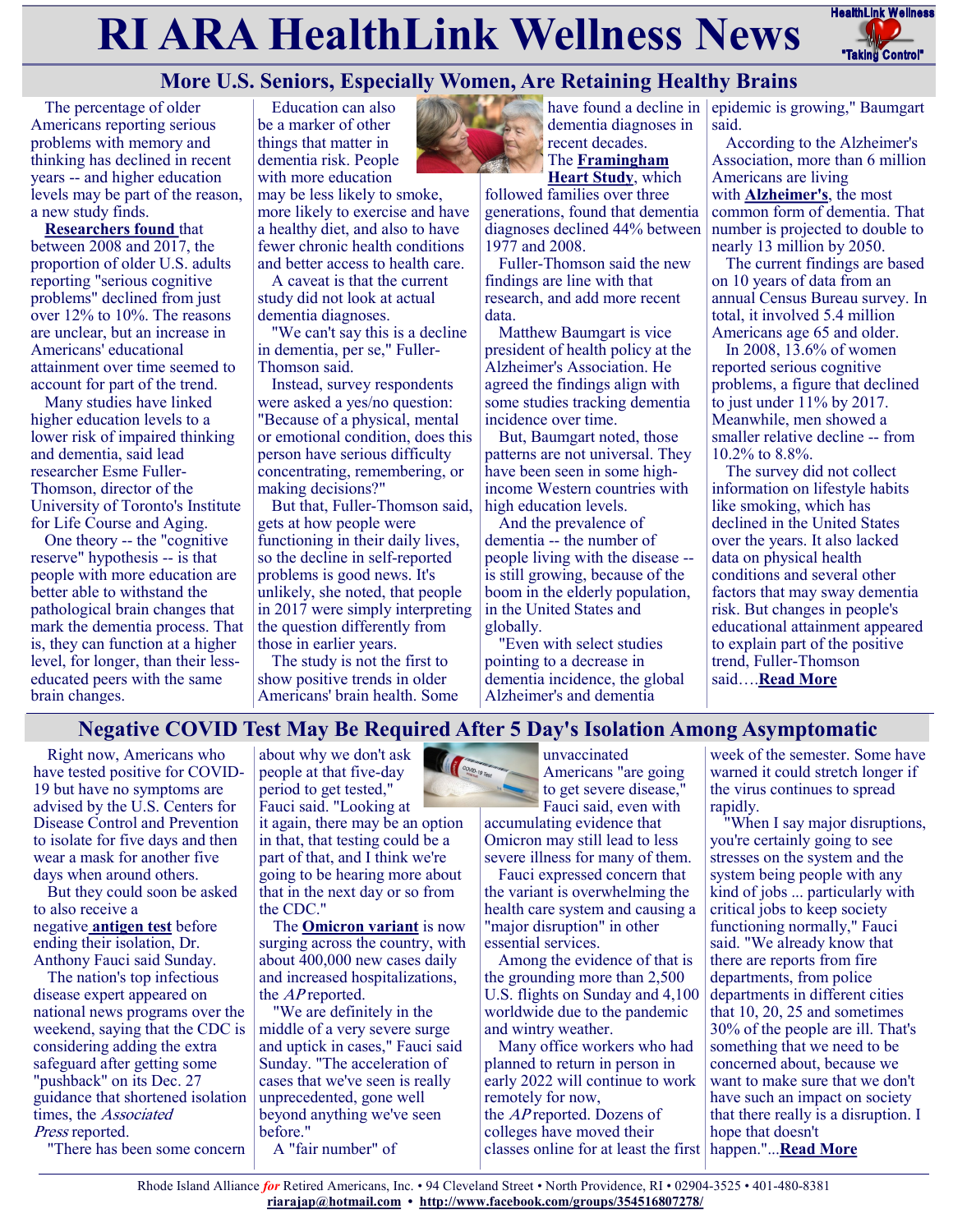#### **Experts Issue Guidelines on Diabetes-Linked Nerve Damage**

A leading medical group has updated a guideline for treating pain and numbness caused by diabetes.

The problems, which affect the hands and feet, are the result of nerve damage, also known **as [diabetic neuropathy](https://www.niddk.nih.gov/health-information/diabetes/overview/preventing-problems/nerve-damage-diabetic-neuropathies)**. The new guideline from the American Academy of Neurology (AAN) aims to help doctors pick the best oral and topical treatments for the painful disorder.

"Living with pain can greatly affect a person's quality of life, so this guideline aims to help neurologists and other doctors provide the highest quality patient care based on the latest evidence," said guideline author Dr. Brian Callaghan, an associate professor of neurology at the University of Michigan in Ann Arbor and an AAN fellow. "Painful diabetic neuropathy is very common, so people with diabetes who have nerve pain should discuss it with their

doctor because treatment may help."

Before prescribing a **[treatment](https://www.mayoclinic.org/diseases-conditions/diabetic-neuropathy/diagnosis-treatment/drc-20371587)**, a doctor should first determine if the patient also has mood or sleep problems. Treating those conditions is also important, according to the guideline.

Doctors may offer treatments from three drug classes: tricyclic antidepressants such as amitriptyline (Elavil), nortriptyline (Pamelor) and imipramine (Tofranil); serotoninnorepinephrine reuptake inhibitors (SNRIs) such as duloxetine (Cymbalta), venlafaxine (Effexor) or desvenlafaxine (Pristiq); gabapentinoids such as gabapentin (Neurontin) or pregabalin (Lyrica); and/or sodium channel blockers such as carbamazepine (Tegretol), oxcarbazepine (Trileptal) lamotrigine (Lamictal) or lacosamide (Vimpat).

All may reduce nerve pain. "New studies on sodium channel blockers published since the last guideline have resulted in these drugs now being recommended and considered as effective at

providing pain relief as the other drug classes recommended in this guideline," Callaghan said in an AAN news release.

In choosing a drug, doctors should consider cost, side effects and other medical problems the patient may have. They should check with patients after they begin a new drug to gauge whether there is enough pain relief or too many side effects, according to the guideline.

If the initial treatment isn't working or causes too many side effects, the guideline says patients should be offered a trial of another medication from a different class.

Opioids should not be considered for treatment, it adds. "Current evidence suggests

that the risks of the use of opioids for painful diabetic neuropathy therapy outweigh the benefits, so they should not be prescribed," Callaghan said.

Doctors may also offer topical treatments such as capsaicin, glyceryl trinitrate spray or Citrullus colocynthis to reduce pain. Ginkgo biloba may be helpful, as well as non-drug therapies such as exercise, mindfulness, cognitive behavioral therapy or tai chi, the guideline says.

"It is important to note that the recommended drugs and topical treatments in this guideline may not eliminate pain, but they have been shown to reduce pain," Callaghan said. "The good news is there are many treatment options for painful diabetic neuropathy, so a treatment plan can be tailored specifically to each person living with this condition."

#### **Who's Dying Young in U.S. From Heart Attacks?**

Fewer Americans are dying prematurely from heart attack compared with years ago, but progress has stalled out in the past decade, new research shows.

For the study, the researchers examined 20 years of data on heart attack deaths among Americans under 65 — deaths that are considered "premature."

The bigger picture looked good: Between 1999 and 2019, those deaths declined by 52%.

However, after a decade of fairly rapid decline, that progress slowed down after 2011: Up until then, premature heart attack

deaths had dropped by 4.3% per year, on average. After 2011, that decelerated to 2.1% per year.

And inside that

overarching trend, the study found, certain groups of Americans were at particular risk of dying young from a heart attack.

Black Americans had higher death rates than their white counterparts, while people living in rural areas died at a higher rate than urban dwellers.

The findings were published Dec. 22 in the Journal of the

#### American Heart

Association. The solution is not simply a matter of telling Americans to eat better and exercise, according to researcher Dr. Safi Khan, a cardiology fellow at the DeBakey Heart and Vascular Institute at Houston Methodist Hospital.

**[Traditional risk factors](https://medlineplus.gov/howtopreventheartdisease.html) f**or heart attack, like high blood pressure, obesity and smoking, certainly matter — but so do the "social determinants of health," Khan said.

conditions of people's lives that affect their physical and mental health — such as education and job opportunities, and access to stable housing, nutritious food and health care. If a family is struggling to pay the bills, for example, a healthy diet is easier said than done; if they have no safe spaces for exercise, it's hard to be physically active.

So "systemic efforts," Khan said, are needed to address premature deaths from heart attack, including the racial and regional disparities seen in the study….**[Read More](https://www.usnews.com/news/health-news/articles/2021-12-22/whos-dying-young-in-u-s-from-heart-attacks)**

Broadly, that refers to the

### **Make 2022 Your Year for a Free Memory Screening**

(HealthDay News) – When it comes to routine health screenings, resolve to include a memory assessment in 2022.

The Alzheimer's Foundation of America offers routine screenings that are both virtual and free every Monday, Wednesday and Friday.

The process is quick, taking about 10 to 15 minutes. It includes a series of questions meant to gauge memory, language, thinking skills and other intellectual functions. For

the screening, you'll need a device with a webcam and internet capability, such as a smartphone, laptop or tablet.

The foundation compares the screenings to those for cholesterol, skin and blood pressure. While the results are not considered a diagnosis, they can suggest if someone should see a doctor for a full evaluation. "**[Annual screenings are](https://www.hhs.gov/programs/prevention-and-wellness/health-screenings/index.html)  [important](https://www.hhs.gov/programs/prevention-and-wellness/health-screenings/index.html)**, including for our brains, which is why everyone

should make getting a memory screening a New Year's resolution for 2022," said Charles

Fuschillo Jr., foundation president and CEO. "Just as we regularly check other facets of our health, we should all get a checkup from the neck up, regardless of whether or not we are having memory problems."

Many conditions can cause memory issues, including those that are treatable, such as vitamin deficiencies, thyroid conditions,

urinary tract infections, stress, anxiety and depression.

Early detection is also important for **[dementia](https://www.nia.nih.gov/health/alzheimers/related-dementias#:~:text=Many%20conditions%20and%20diseases%20cause,body%20dementia%2C%20and%20frontotemporal%20disorders.&text=Learn%20about%20symptoms%2C%20diagnosis%2C%20treatment,for%20people%20with%20frontotempo)-related [illness](https://www.nia.nih.gov/health/alzheimers/related-dementias#:~:text=Many%20conditions%20and%20diseases%20cause,body%20dementia%2C%20and%20frontotemporal%20disorders.&text=Learn%20about%20symptoms%2C%20diagnosis%2C%20treatment,for%20people%20with%20frontotempo)**, including Alzheimer's disease. It can provide an opportunity to start treatments earlier to help slow symptoms, to take part in a clinical trial or get connected to support groups and therapeutic programming.

To schedule a memory screening, call the foundation at 866-232-8484 or visit its website at **[www.alzfdn.org](http://www.alzfdn.org/)**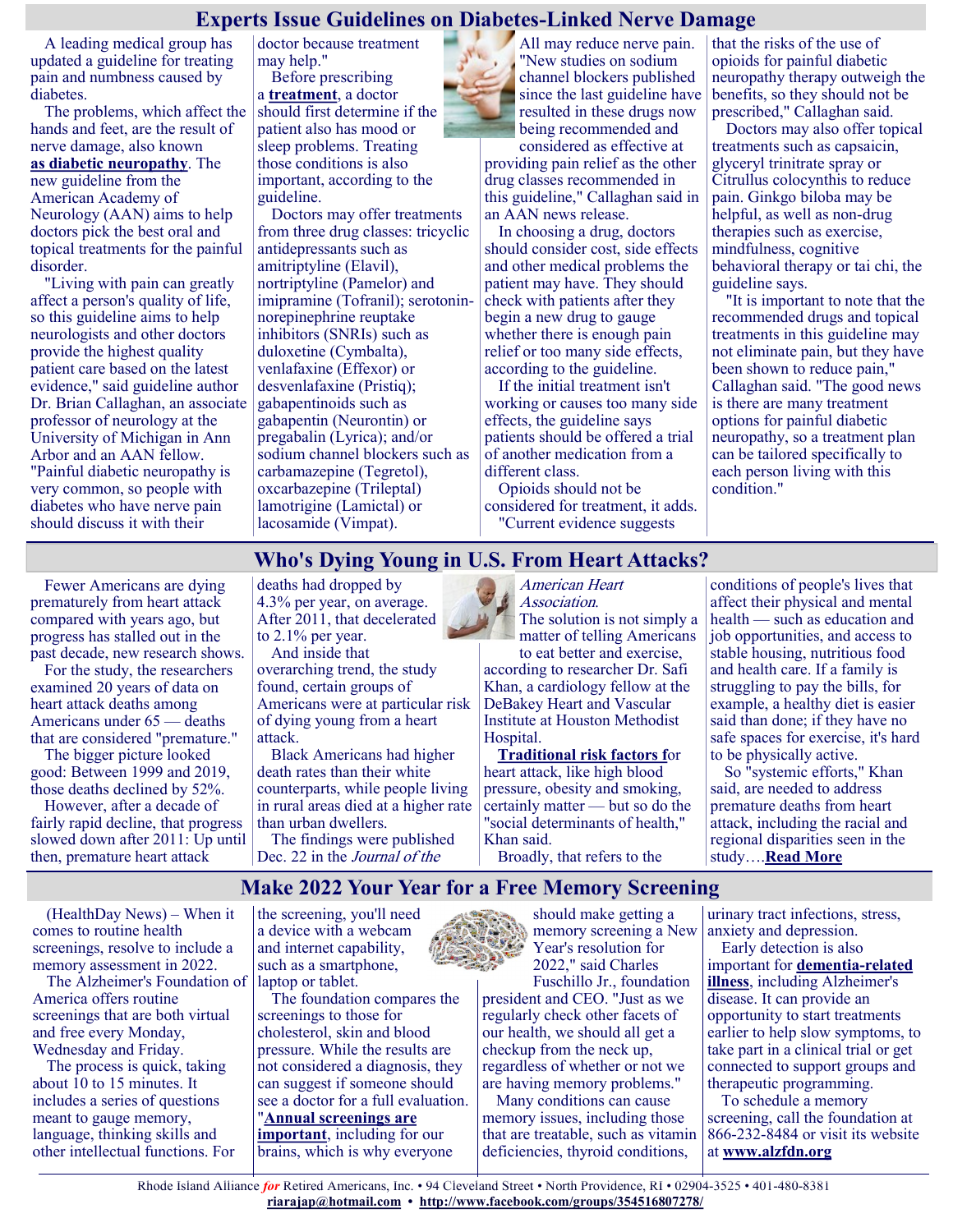#### **J & J's Booster Brings Robust Protection Against Omicron, Study Shows**

New data out of South Africa finds that a booster dose of Johnson & Johnson's COVID-19 vaccine appears to provide strong protection against severe disease caused by the fastspreading Omicron variant.

**[The study](https://www.medrxiv.org/content/10.1101/2021.12.28.21268436v1)**, which was published online and has not yet undergone peer review, was conducted in a group of more than 69,000 South African health care workers. All of them got their boosters six to nine months after having already received one dose of the J & J vaccine.

The boosted health workers' outcomes were compared to a similar number of unvaccinated South Africans.

The study found that people who'd gotten the J & J booster

shot were 85% less likely to require hospitalization due to an infection from Omicron, compared to unvaccinated people.

That compares well to **[other](https://consumer.healthday.com/b-12-14-omicron-resists-vaccines-more-but-causes-less-severe-disease-study-2656024787.html)  [data](https://consumer.healthday.com/b-12-14-omicron-resists-vaccines-more-but-causes-less-severe-disease-study-2656024787.html)** from South Africa showing that a booster shot of the twodose Pfizer vaccine cut the risk of hospitalization by 70%.

The new data flies in the face of recent recommendations from the U.S. Centers for Disease Control and Prevention. The CDC is still authorizing use of the J & J vaccine, but

is **[recommending that other](https://consumer.healthday.com/b-12-16-cdc-vaccine-panel-to-again-weigh-safety-of-jj-covid-shot-2656055677.html)  [vaccines,](https://consumer.healthday.com/b-12-16-cdc-vaccine-panel-to-again-weigh-safety-of-jj-covid-shot-2656055677.html)** such as the Pfizer or Moderna shots, be preferred as boosters. The agency based its recommendation on a raised risk



of very rare but potentially lifethreatening blood clots tied to use of the J & J vaccine.

In a separate U.S. arm of a trial that wrapped up in September - when the Delta variant was still dominating -- **[Johnson &](https://www.jnj.com/johnson-johnson-announces-real-world-evidence-and-phase-3-data-confirming-strong-and-long-lasting-protection-of-single-shot-covid-19-vaccine-in-the-u-s)  [Johnson found](https://www.jnj.com/johnson-johnson-announces-real-world-evidence-and-phase-3-data-confirming-strong-and-long-lasting-protection-of-single-shot-covid-19-vaccine-in-the-u-s)** that giving people a second dose of the vaccine two months after they'd received their first caused protection from COVID-linked hospitalization to rise from 74% before the booster to 94% after. Similar results have been seen in trials across 10 countries.

While the large majority of vaccinated Americans have received either the Pfizer or Moderna mRNA vaccines,

populations in Africa and elsewhere have often relied on the one-dose Johnson & Johnson shot. So, the new findings could be a real boon to people in developing nations, experts believe.

The new South African findings on J & J boosters come as somewhat of a surprise, since laboratory experiments found the shots had little effectiveness against the highly mutated Omicron variant. However, experts believe the booster might raise levels of antibodies to robust levels, or may work on other players in the human immune system to help fight off the variant.

#### **More U.S. Women Are Retaining Their Hearing as They Age**

(HealthDay News) -- Hearing loss can happen with advancing age, but fewer American women appear to be affected now than in the past.

Researchers who studied **[hearing loss](https://www.nia.nih.gov/health/hearing-loss-common-problem-older-adults)** between 2008 and 2017 found in the earliest of those years, 16.3% of older U.S. adults reported serious hearing loss. But by 2017 that had dropped to 14.8%, or 739,000 fewer people.

"Interestingly, we found that the improvements observed are mostly among females," said coauthor ZhiDi Deng, a pharmacy student at the University of Toronto.

"In fact, the downward trend in hearing loss appears to be entirely driven by declines within the female population

after taking into account age and race," Deng said in a university news release.

**[The study](https://www.sciencedirect.com/science/article/pii/S2667032121000469)** used data from the American Community Survey, which each year sampled a halfmillion Americans 65 and older, including those who lived in different living situations, such as long-term care homes and in the community. The study included 5.4 million participants whose hearing was assessed based on their responses to the question "Is this person deaf or does he/she have serious difficulty hearing?"

"The reduction in hearing loss in older Americans has important implications for our society," said co-author Esme Fuller-Thomson, director of

University of Toronto's Institute of Life Course and Aging. "Hearing loss

is one of the most common **[chronic problems](https://medlineplus.gov/genetics/condition/age-related-hearing-loss/)  [affecting older adults.](https://medlineplus.gov/genetics/condition/age-related-hearing-loss/)** It can negatively impact their health and quality of life."

Fuller-Thomson said the finding is encouraging as baby boomers become seniors.

"The decline in prevalence of hearing loss can partly offset the burden on families, caregivers and the health care system," she explained in the release.

While hearing loss actually rose about 2% for men, the odds of having serious hearing loss dropped 10% for women.

The same pattern was true even when researchers grouped participants by age: 65 to 74; 75 to 84, and 85 and older. The only exception was men over 75.

The reasons for these gender differences aren't known, but the authors suggested they could include differences in anatomy, smoking habits and noise exposures.

"More research is needed to understand the extraordinary differences in the 10-year prevalence of hearing loss between older American males and females," Fuller-Thomson said. "Identifying the causes and driver behind the sex differences in hearing loss can help us design preventative strategies to better support our aging population."

#### **Physicians Lack Knowledge About Responsibilities Under ADA**

71.2 percent of the physicians answered incorrectly about who determined reasonable accommodations for patients with disability

More than one-third of U.S. physicians report knowing little or nothing about their legal responsibilities to patients with disability under the Americans with Disabilities Act (ADA), according to a report published in the January issue of Health Affairs.

Noting that the ADA mandates that patients with disability receive reasonable accommodations, Lisa I. Iezzoni, M.D., from Harvard Medical School and Massachusetts General Hospital in Boston, and colleagues surveyed 714 U.S. physicians in outpatient practices to examine knowledge relating to their legal responsibilities under the ADA.

The researchers found that 35.8 percent of physicians reported knowing little or nothing about their legal responsibilities under the ADA.



percent of the physicians, respectively, answered incorrectly

about who determined reasonable accommodations and incorrectly identified who pays for these accommodations. In addition, 68.4 percent felt that they were at risk for ADA lawsuits. The likelihood of reporting little or no knowledge of their responsibilities under the law was increased for physicians who felt that lack of formal education or training was a

moderate or large barrier to caring for patients with disability; they were also more likely to believe they were at risk for an ADA lawsuit.

"Our survey findings suggest that there is considerable work to do in educating physicians and making health care delivery systems more accessible and accommodating to achieve equitable care and social justice for patients with disability," the authors write.